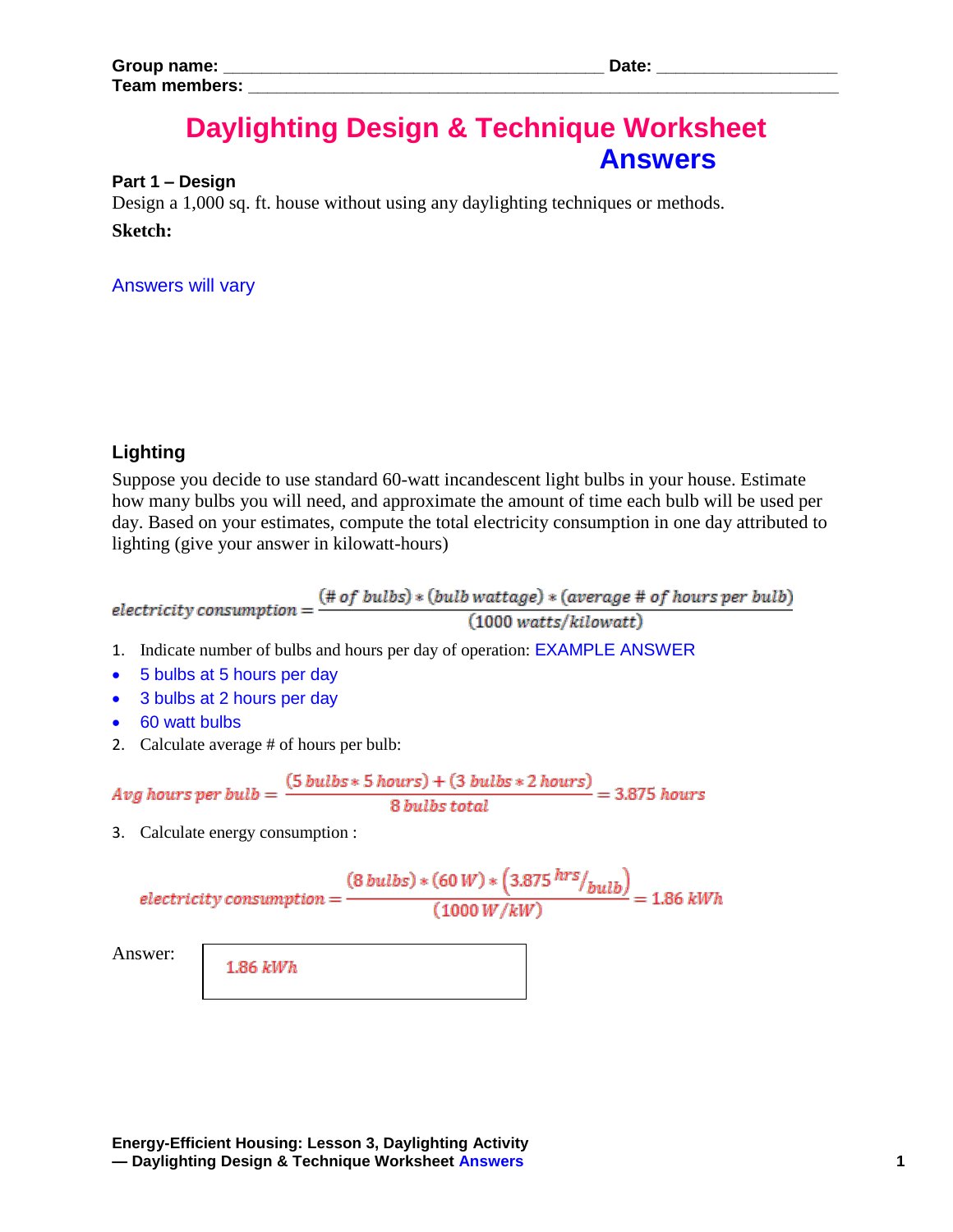# **Part 2 – Investigation and Re-Design**

Using what you have learned, implement a daylighting system into the design of your house. Consider the position of the sun when deciding where to place windows and other daylighting devices. Indicate which cardinal direction the house should face and why.

## **Sketches:**

Answers will vary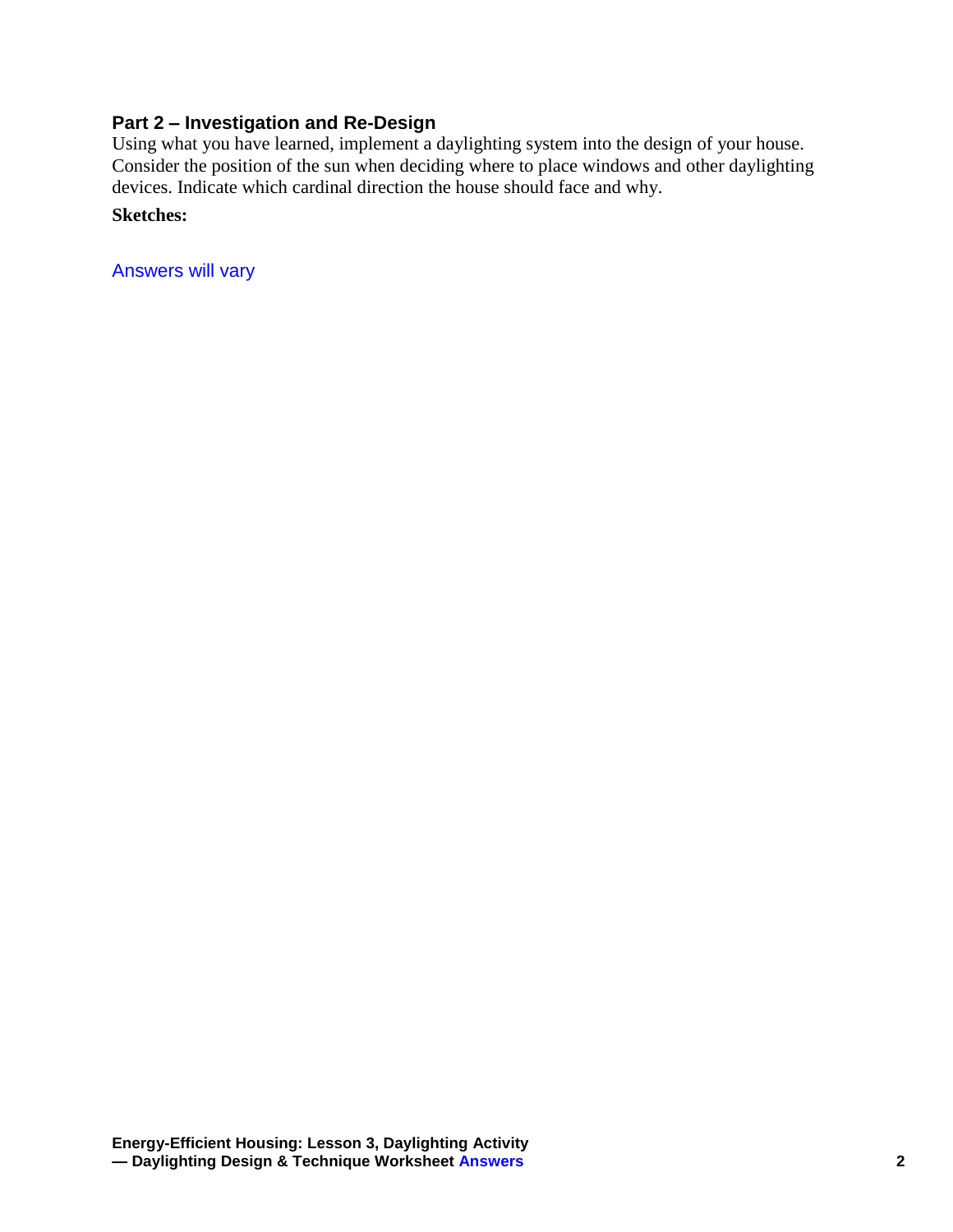## **Part 3 – Build**

Build your model house according to your design. Make any necessary modifications.

## **Part 4 – Testing**

Test your modified model house using a desk lamp to simulate the sun. Record any observations about the levels of natural light in each room due to your daylighting devices. Determine whether or not this has an impact on the amount of artificial light you designed the house to use.

## Answers will vary

Because of your implemented system of daylighting, you should be able to reduce the amount of artificial lights required, the usage time of certain bulbs, or both.

Decide which lights can be removed or used for less time than stated earlier. Calculate the total energy savings per day attributed to daylighting (give your answer in kWh).

total energy savings

 $=$  (energy consumption before daylighting)  $-(energy consumption after daylighting)$ 

- 1. Indicate changes to required lighting: EXAMPLE ANSWER
- 1 bulb (5 hr/day) can be removed
- 3 bulbs can be reduced from 5 hours/day to 3 hours/day
- 2. Compute new average time of use per bulb:

 $Avg \ hours \ per \ bulb = \frac{(\textit{1 bulbs} * \textit{5 hours}) + (\textit{3 bulbs} * (\textit{5 hours} - \textit{3 hours}) + (\textit{3 bulbs} * \textit{2 hours})}{\textit{8 bulbs total}} = 2.125 \ hours$ 

3. Compute new electricity consumption:

electricity consumption =  $\frac{(7 \, bulbs)*(60 \, W)*(2.125^{hrs}/_{bulb})}{(1000 \, W/kW)} = 0.8925 \, kWh$ 

4. Calculated total energy savings:

total energy savings =  $(1.86 \text{ kWh}) - (0.8925 \text{ kWh}) = 0.9675 \text{ kWh}$ 

Answer:

0.9675 kWh

Questions: